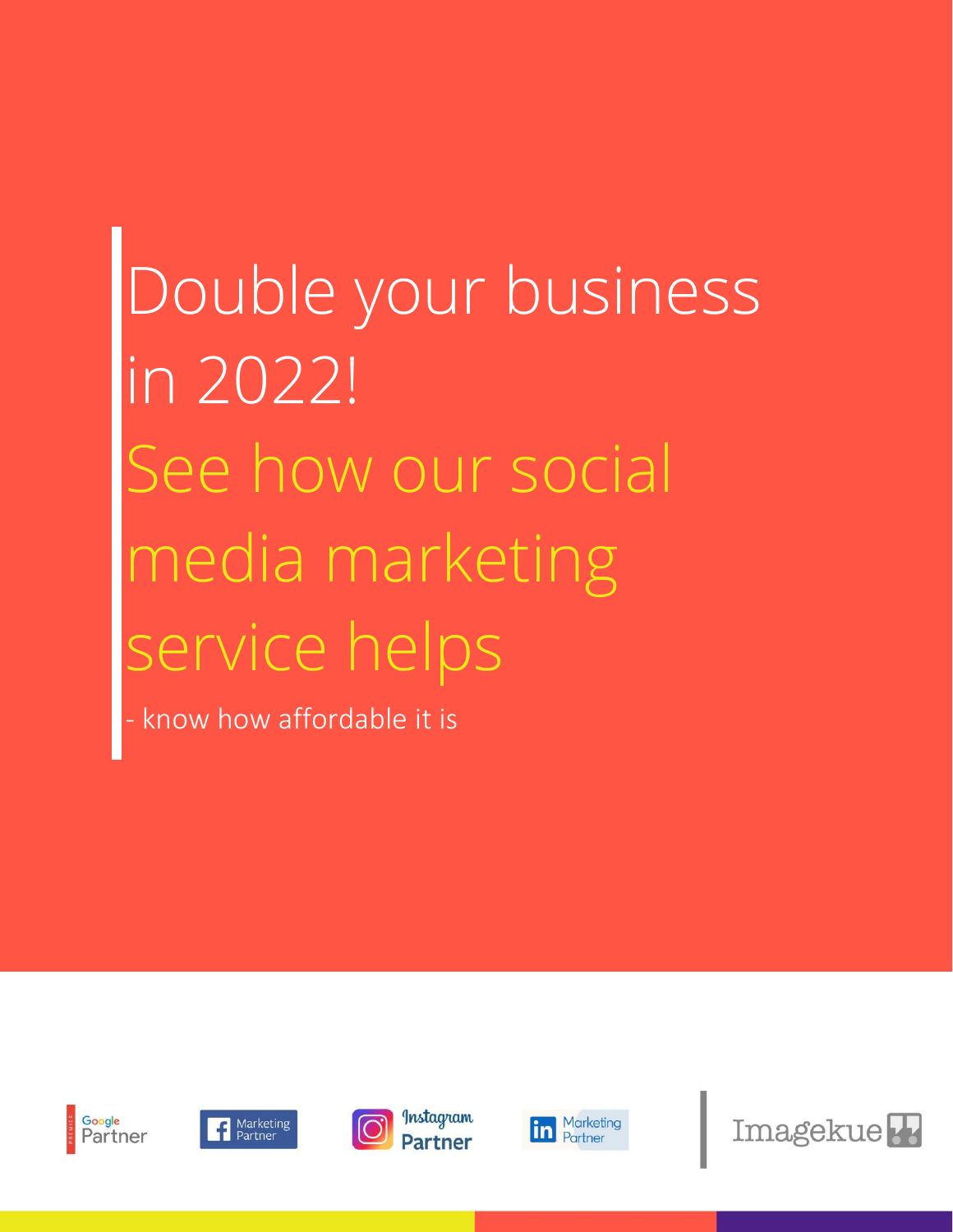#### The Offer

#### Imagekue<sup>77</sup>



**Daily Active** Social Media Users





# **B2B or B2C?** Grow your business @ just Rs.5499/ via Social Media Marketing!









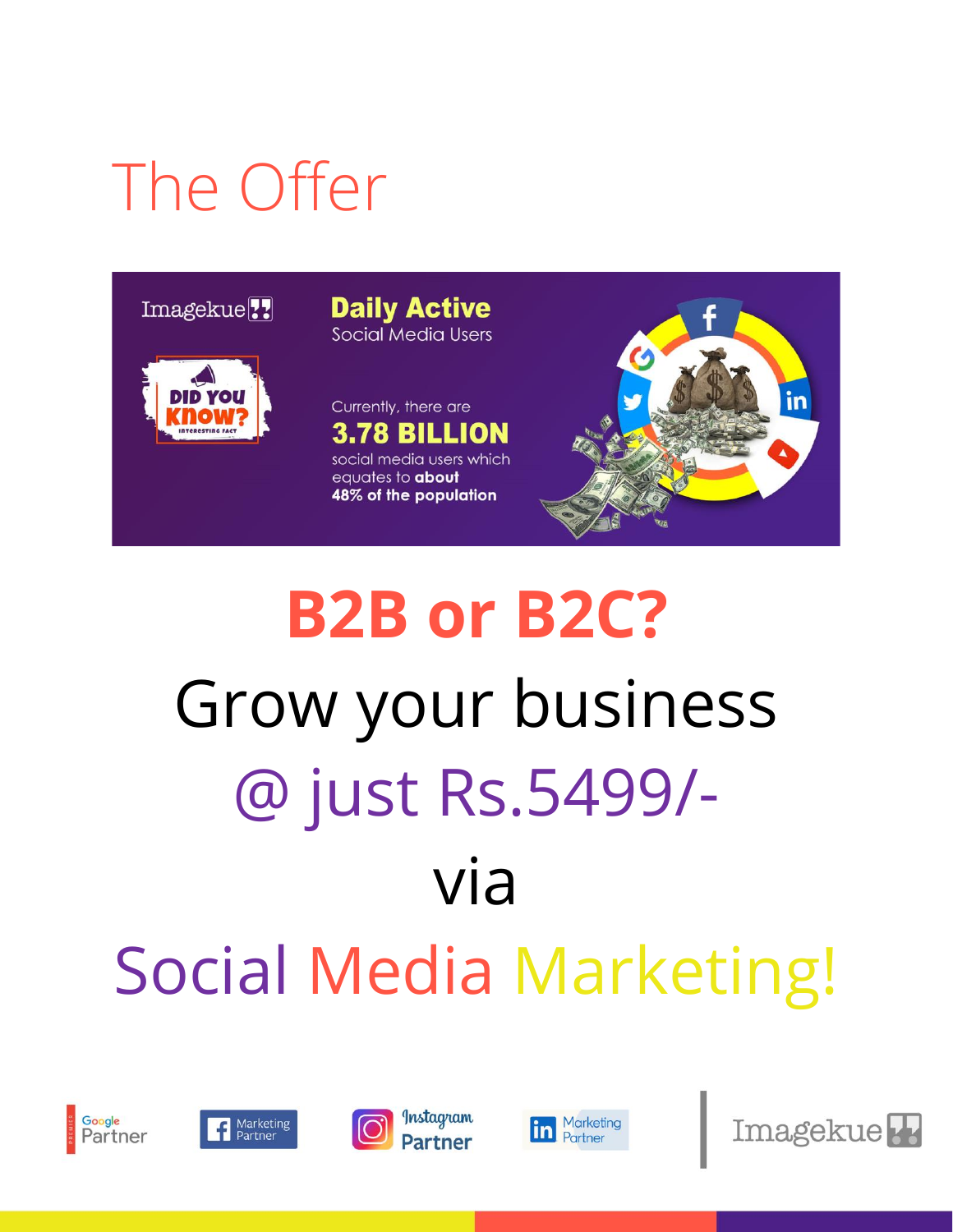### What do you get?

| <b>Plan Details</b>               | <b>Trial Offer</b> |
|-----------------------------------|--------------------|
| No. of business enquiries**       | $75 - 100$         |
| Potential brand reach / awareness | $6k - 8.5k$        |
| <b>Duration</b>                   | 4 weeks            |
| - Campaign designing              | 1 week             |
| - Campaign publicity              | 3 weeks            |
| No. of campaigns                  | 1 concept          |
| Cost in INR*                      | Rs.5499/-          |

\* Includes 18% GST \*\* [Terms & conditions apply](https://imagekue.com/offer-5499-terms-conditions)

Note: *This trial offer can be renewed upto 2 months only, after the 1 st subscription*









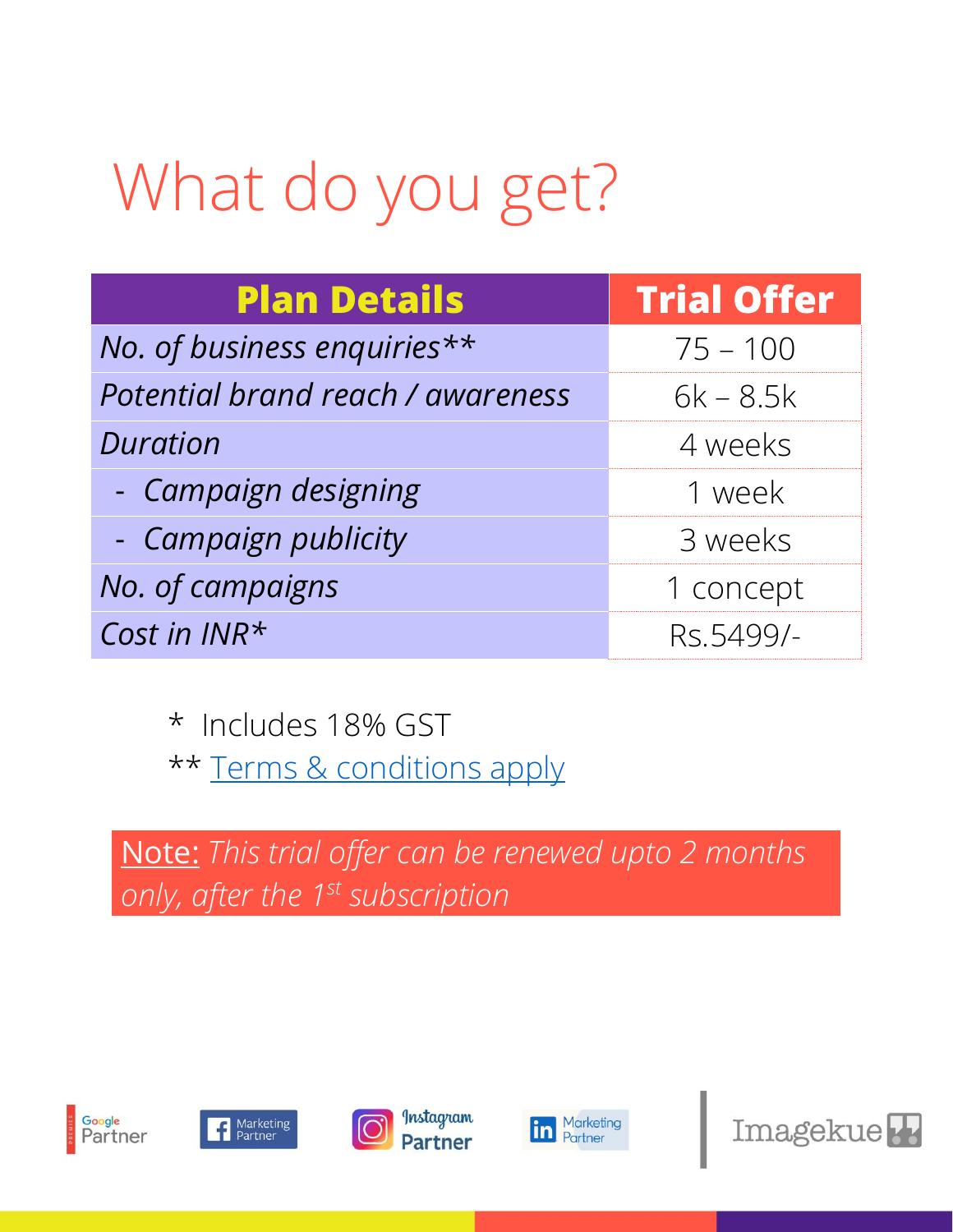# Sign Up Process



#### **Payment Account Details**

| Account Name        | Datakue Services Private Limited |
|---------------------|----------------------------------|
| <b>Bank Name</b>    | Union Bank of India              |
|                     | Account Number 510101003194654   |
| IFS Code            | UBIN0906361                      |
| <b>Account Type</b> | Current Account                  |

Declaration *– "Imagekue" is the digital marketing division of Datakue Services Private Limited. All payments are to be made in the name of Datakue Services Private Limited only.*